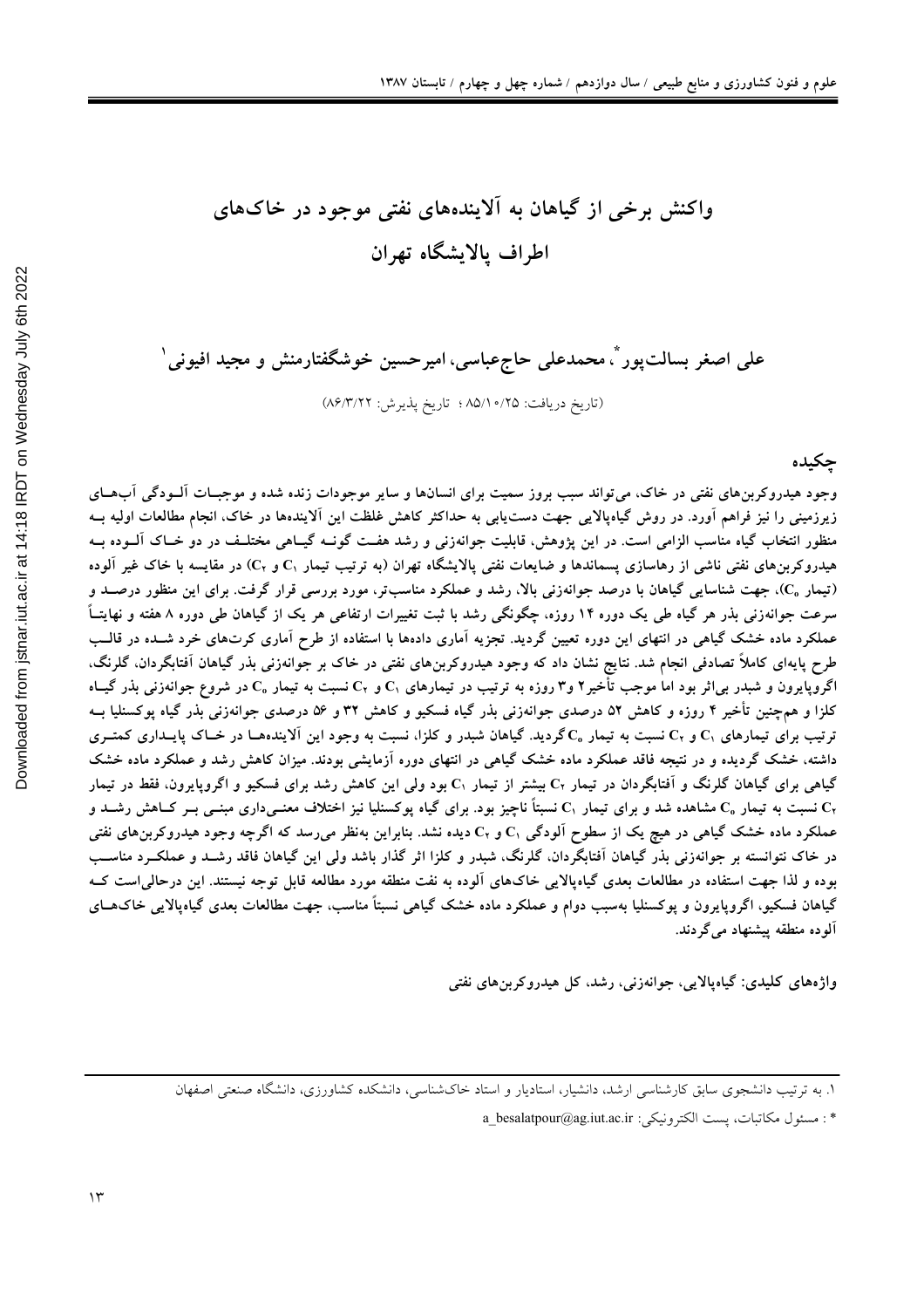مقدمه

آلودگي خاکها به هيـدروکربنهـاي نفتـي، يکـي از مهـمتـرين مشکلات زیست محیطی در برخی از نقـاط کـشور بــهویــژه در اطراف پالایشگاههای نفت، نظیر پالایشگاه نفت تهران می باشـد. از آنجا که نفت و مشتقات آن در مناطق تصفیه یا نقاط دیگر بـه مقدار زیاد حمل و نقل می شوند، امکان آلودگی خاکها به ایــن تركيبات زياد است. ايــن آلــودگي هــا ممكــن اســت بــهصــورت تصادفی بوده و یا ضایعات پالایشگاههای نفت به طور عمـد بـه خاک افزوده شوند (۳). از جمله منابع ًمهم الودگی خاکهـا بـه نفت میتوان به وقوع جنگهایی کـه متعاقـب آن منـابع نفـت سوزانده می شوند، نشت نفت از لولههای انتقال، سرریز شدن مخـازن نفـت خـام و مهــمتـر از همــه رهاســازي پــسماندها و ضایعات نفتی پالایشگاهها در خـاک اشـاره نمـود (۲۰). وجـود هیدروکربنهای نفتی در خاک می تواند سبب بروز سمیت بـرای انسانها و سایر موجودات زنده شده و موجبات آلــودگی منــابع أبهای زیرزمینی را نیـز فـراهم اَورنـد. در همـین راسـتا، اَثـار سمیت این ترکیبات، توسط پژوهشگران بسیاری گـزارش شـده است (٨ ١٠ و ١١). لذا از آنجا كه اين دسته از آلايندههاي آلـي، دوام بالایی در خاک دارند و وجود آنها در خاک خطر انتقال بـه منـابع أب و ايجـاد ســميت و بيمــاري بــراي انــسان و ســاير موجودات زنده را به دنبال دارد، باید به نحوی از محیط زیـست حذف گردند.

روش هــاي فيزيكــي و شــيميايي بــسياري بــراي مقابلــه بــا آلودگیهای نفتی در خاک وجود دارد که بسیاری از آنها بهسبب هزینه بالا و اثرات جانبی مضر کمتر مورد استفاده قرار می گیرند. بنابراین در سال@ای اخیر به روش۵ای زیستی مانند گیـاهپـالایی (Phytoremediation)، توجه بیشتری شده است. گیاهپالایی یک .<br>فناوری جدید و نوظهور جهت کاهش اثـرات مـضر و زیــان بــار ترکیبات نفتی و سایر ترکیبات دیگر است که امروزه بـهعنـوان يک روش مفيد و اقتصادي جهت پالايش خـاکهـاي آلــوده بــه هیدروکربنهای نفتی مورد توجه قـرار گرفتـه اسـت (۱۴ و۲۲). این روش یک ابزار مؤثر، بـدون اثـرات جـانبی و ارزان قیمـت

برای پالایش خاکهای آلوده است (۷). در گیاه پالایی هـدف افزایش امکان پالایش خاکهای آلوده و کاهش آلودگی تا سطح قابل قبول است. نتایج تحقیقات بـسیاری نـشان داده اسـت کـه واکنش بین سیستم ریشهای گیاه و میکروفلور ریزوسـفر، باعـث افزایش معنیدار در تجزیه و تخریب ترکیبـات آلـی خطرنـاک خاک میگردد. به طور کلی گیاهـان بـهصـورت مـستقیم و غیـر مستقیم موجبات پالایش خاکهای آلوده را فراهم می آورنــد. در بالايش مستقيم، گياهان از طريق جذب آلايندهها و تجمـع آنهـا در درون سلولهای خود و سپس تجزیه و تخریب أنهـا، سـبب كاهش يا حذف اين آلايندهها مي شوند. در پالايش غير مستقيم نیز گیاهان از طریق ترشحات خود موجب تحریک ریزجانداران موجود در ریزوسفر شده و تخریب میکروبی آلایندههای آلی را افزايش مي دهند (١٨). ترشحات ريشه از جملـه آمينــو اســيدها، کربوهیدراتها، اسیدهای نوکلئیک، عوامل رشد، آنزیمها و سایر ترکیبات با تـأمین منـابع انــرژی، کــربن و نیتــروژن مــورد نیــاز ریزجانداران غالب تجزیه کننده نفت در خاک، سـبب تــسریع و تشدید تخریب این اَلایندهها در خاک میشوند (۲).

در روش گیاهپالایی جهت دستیابی بـه حـداکثر کـاهش غلظت آلودگی های نفتی موجود در خاک باید اقدامات مختلفی صورت گیرد. باید گیاهان به گونهای انتخاب شوند کـه قابلیـت رشد و سازگار شدن با محیط آلوده را داشته باشند و نـسبت بـه آلودگی موجود در منطقه مقاوم بوده و نیز حــداکثر جوانــهزنــی، رشد و توسعه و سطح ویژه ریشه را داشته باشـند (۱). در عـین حـال گياهــان بــا نيــاز اّبــي كمتــر و نيــز نيــاز غــذايي كمتــر و اقتصادي تر ترجيح داده مي شوند (١٢). بنابراين، ايـن امـر لـزوم انجام مطالعات أزمايشگاهي و مزرعهاي بيــشتر، ماننــد أزمــايش جوانهزنی و رشد گیاهان مختلف و سپس انتخاب بهتـرین گیـاه جهت پالایش خاک آلـوده را بـیش از پـیش نمایـان مـیسـازد. مطالعات مختلفى نيز در اين زمينه انجام شــده اسـت ولــى اكثــر أنها روی خاکهایی که بهصورت مصنوعی و در آزمایــشگاه بــه یک یا چند نوع محدود هیدروکربن نفتی آلوده شدهانـد، انجـام شده است (۴، ۱۳ و۲۵). بنابراین بهنظر مےرسد کـه بـهسـبب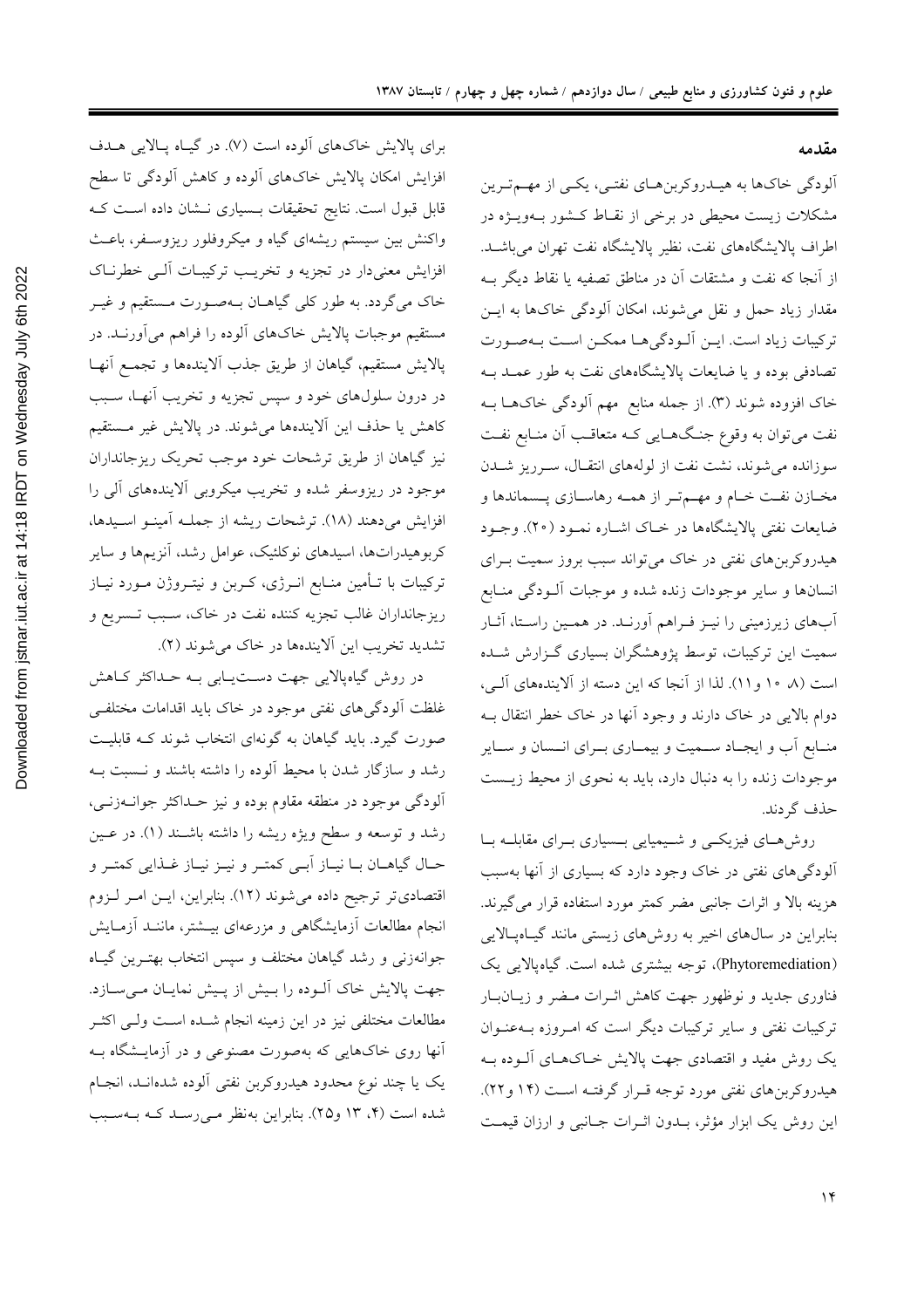| ویژگیهای فیزیکی و شیمیایی |                         |                       |                         |             |                         |                  |             |                                  |                   |
|---------------------------|-------------------------|-----------------------|-------------------------|-------------|-------------------------|------------------|-------------|----------------------------------|-------------------|
| سديم<br>$(mgkg^{-1})$     | پتاسيم<br>$(mgkg^{-1})$ | فسفر<br>$(mgkg^{-1})$ | $\frac{EC}{(dSm^{-1})}$ | pH          | نيتروژن کل<br>$($ , $)$ | مواد ألبي<br>(7) | اهک         | رس<br>$\left(\frac{1}{2}\right)$ | تيمار             |
| ٣١                        | ۱۴۴/۸                   | ۱۵۰                   | 9/1                     | 9/9         | 1/77                    | ۱۰/۲۳            | $YY/\Delta$ | ۲۲                               | خاک کاملاً آلو ده |
| ۱۵                        | 111/0                   | ۴۵                    | ۷/۴                     | $V/\Lambda$ | $\circ / \circ \wedge$  | $\circ$ /99      | Y9/0        | ۲۶                               | خاک بدون اّلودگی  |

جدول۱. برخی ویژگیهای فیزیکی و شیمیایی خاکهای مورد مطالعه

|                 | آهن مس کادمیوم نیکل روی کروم کبالت آلومینیوم منگنز |  |  |                                                            |  | تيمار            |
|-----------------|----------------------------------------------------|--|--|------------------------------------------------------------|--|------------------|
|                 |                                                    |  |  |                                                            |  | خاک کاملاً آلوده |
| $\Lambda/\circ$ | $9/7\lambda$                                       |  |  | $1/5$ $\sim$ $(10 - 11/0)$ $\sim$ $(11 - 5/0.00)$ $(15/0)$ |  | خاک بدون اَلودگي |

جدول۲. میزان عناصر سنگین موجود در خاکهای مورد مطالعه (میلی گرم بر کیلوگرم)

اهمیت نوع گیاهی که در عملیات گیـاهپـالایی اسـتفاده مـیشـود و قابلیت جوانهزنی، رشد و دوام آن در شرایط طبیعی آلودگی موجود در منطقه، مطالعه جوانهزنی و رشد گیاهان مختلف قابل استفاده در گیاهپالایی امری اجتنابناپذیر، الزامی و در عین حال بسیار مفیـد و اقتصادي باشد. ايــن پــژوهش نيــز بــا هــدف شناســايي گياهــان بــا بیشترین درصد و سرعت جوانهزنی جهت استقرار سریع در منطقـه آلوده و تعیین مقاوم ترین گیاه به آلودگیهای نفتی موجود در مناطق اطراف پالایشگاه تهران، جهت گیاهپالایی این خاکها از بین هفت گیاه مختلف زراعی، علفی و لگــوم و نیــز بررســی امکــان اســتقرار گیاهان زراعی با ارزش اقتصادی در این مناطق صورت گرفت.

مواد و روشها

### آماده سازى خاكها

جهت انجام این پژوهش خاک آلوده به هیدروکربنِهـای نفتــی از دریاچهای که پسماندها و ضایعات نفتـی پالایــشگاه تهــران در آن رها می شــود، واقــع در روســتای عظـیم اَبــاد در یــک کیلــومتری پالایشگاه با مختصات جغرافیایی'۳۵ْ ۳۵ْ شمال<sub>ی</sub> و'۲۶ْ ۵۱ْ شرقی، برداشت شد (خاک کاملاً آلوده). خاک غیر آلوده (تیمـار ،C) نیـز از مزارع اطراف همان منطقه نمونهبرداری شد. نمونه خاکها پس از هواخشک شدن از الک ۴ میلـیمتـری عبـور داده شـد. سـپس جهت ایجاد سطوح مختلف آلودگی به منظور کاهش اثـر ســمیت

آلایندههای نفتی و لذا امکان جوانهزنی و رشد و نیـز بررسـی اثـر غلظتهای متفاوت آلایندههـای موجـود در خـاک بـر آن، خـاک کاملاً آلوده و غیرآلوده با نسبتهای وزنی ۱:۱ (خاک کاملاً آلــوده: خاک غیر اَلوده، تیمار C<sub>۱</sub>) و ۱:۳ (خاک کاملاً اَلــوده: خــاک غیــر آلوده، تيمار ،C) كاملاً با يكـديگر مخلـوط شــدند. آنگــاه جهـت ایجاد همگنی و یکنواختی در خاکها هر یک از سطوح خـاک مذکور به مدت ۲۱ روز در گلخانه نگهداری شد و طی این مدت، خاکها در حد ظرفیت زراعی اَبیاری و کاملاً زیــرورو و مخلــوط شدند. بدین صورت پس از گذشت ۲۱ روز، نمونـههـا جهـت انجام أزمايش ها و كشت گياهان أماده شدند.

#### تعيين ويژگى هاى خاكها

برخی از ویژگـیهای فیزیکی و شیمیایی خاکـهای مـورد مطالعـه نظیر بافت خاک به روش هیـدرومتـری، هــدایت الکـتریکـــی در عصاره گل اشبــاع، واکنــــش خــاک در گــــل اشبــــاع، فــــمفــر قـابل جذب به روش اولســن، ســديم و پتاسيــم قــابل جــذب بــه روش عصـارهگيـــري بــا اســـتات أمـــونيوم و قرائـــت بــا فلـــيم فتـــومتر، نیتـــــروژن کـــل بــــه روش کلــــدال و آهــــک بــــه روش تيــتراسيون با سود تعيين شد (جدول ١). غلظت برخي از عناصــر سنگین نیز بـه روش عـصارهگیـری بــا DTPA (۱۹) تعیـین شــد (جدول ٢).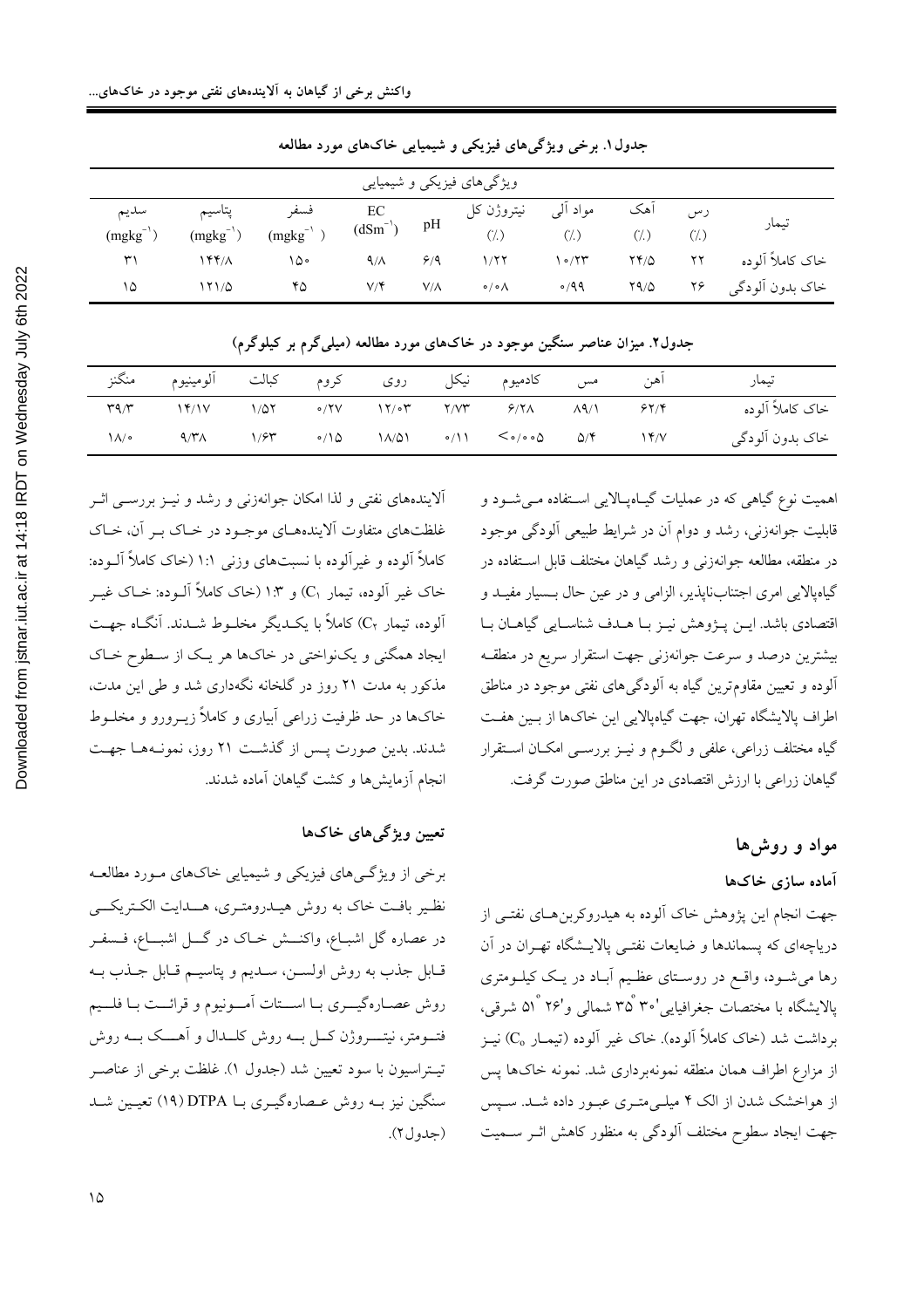| هيدروكربن             | $mg kg^{-1}$ غلظت        |
|-----------------------|--------------------------|
| نفتالين               | YY                       |
| فنانترن               | $\mathsf{r}'\mathsf{N}'$ |
| أنتراسن               | $\Upsilon/\Lambda$       |
| فلورانتن              | YY/Y                     |
| پايرن                 | $\Lambda/\Upsilon$       |
| بنزو–ک– فلورانتن      | $\circ/7$                |
| بنزو–آ– پايرن         | $\circ/$                 |
| بنزو–ج، اچ، آي- پريلن | $V/\circ$                |
| <b>TPHs</b>           | 1070A9                   |
|                       |                          |

جدول۳. غلظت کل هیدروکربنهای نفتی و برخی از هیدروکربنهای چند حلقهای در خاک کاملاً آلوده

تعیین هیدروکربنهای نفتی در خاک بــه منظــور تعيـــين غلظـــت كـــل هيـــدروكربنهـــاي نفتـــي (Total Petroleum Hydrocarbons), (TPHs) و نیبز برخبی از (Poly Aromatic Hydrocarbons) در خاک، ابتدا عصارهگیری به روش سوکسله با نسبت مساوی ان هگزان و دی کلرومتان (روش شماره ۸۱۰۰ سازمان حفاظت محیط زیست امریک) انجـام شــد (۵). سيس با استفاده از دستگاه Gas chromatograph) GC) و به روش ٨٣١ سازمان حفاظت محبط زيـست امريكــا (٢٧)، غلظـت کل هیـدروکربن هـاي نفتـي و برخـي از هيـدروکربن هـاي چنـد حلقهای موجود در خاک تعیین شد (جدول۳).

#### مطالعات جوانهزنی و رشد

از هر یک از نمونه خاکهای مورد مطالعه، حـدود ۱ کیلــوگرم در گلدانهای با قطر دهانه ۷۵ و ارتفاع ۱۵۰ میلی متری و در ۳ تکرار ريختــــه شـــــد. ســـــــپس بـــــذر هفــــت گيــــاه أفتـــــابگردان (Helianthus annus)، كلرنگ (Carthamus tinctorius)، كلزا (Brassica napus)، شــبدر (Trifolium repens)، اگرویــایرون (Agropyron smithii)، فسكيوى بلنـد (Festuca arundinacea) و پوکسنلیا (Puccinellia distance)، در عمق ۱ تا ۲ سانتی متـری سطح گلدانها کشت شد. اَفتابگردان، گلرنگ و کلزا بـهدليـل دارا

بودن ارزش اقتصادى و نيز كشت توسط كشاورزان منطقــه مــورد مطالعه و سایر گیاهان نیز بهسبب اینکه در منابع بهعنـوان گیاهــان با قابليت پالايش بالاي هيدروكربن هـاي نفتـي معرفـي شــدهانــد، انتخاب شدند. در طول دوره آزمایش، رطوبت خـاکهـا در حـد ظرفیت زراعی نگه داشته شد. برای این منظور زمان آبیـاری طـی چند روز اول دوره آزمـايش از طريــق نمونــهبــردارى مــستقيم از .<br>نمونه شاهد و تعیین وزن<sub>ی</sub> رطوبت خاک و سـپس در طـول دوره بهصورت تجربي و بر حسب مــشاهده روزانــه وضــعيت گياهــان تعیین میشد. همچنین آبیاری به گونهای انجام میشـد کـه آب از ته گلدانها خارج نگردد. دمای حداکثر و حداقل روزانـه گلخانـه نیز ثبت گشت. در نهایـت بـا شـمارش روزانــه تعـداد بـذرهای جوانهزده در طول دوره ۱۴ روزه، درصد و سرعت جوانهزنی بذر هر گیاه نسبت به تعـداد بـذر كاشـته شـده مـشخص شـد. بـراي بررسی مقاومت و پایداری هر گیاه در خاکهای آلوده، گیاهان تـا ۸ هفته پس از دوره جوانهزنی نگه داشته شدند و طی ایـن زمـان تغییرات ارتفاعی هر یک از گیاهان بررسی و ثبت گشت. پـس از این دوره، گیاهان برداشت شـده و جهـت تعیـین عملکـرد مـاده خشک گیـاهی در دمـاي C°۸۰ در اَون خــشک گرديدنــد. بــراي تجزیه آماری دادهها نیز از نرم افزار SAS و آزمـایش کـرتهــای خـرد شــده در قالــب طـرح پايــهاي كــاملاً تــصادفي و مقايــسه مىانگيىنها به روش LSD استفاده شد.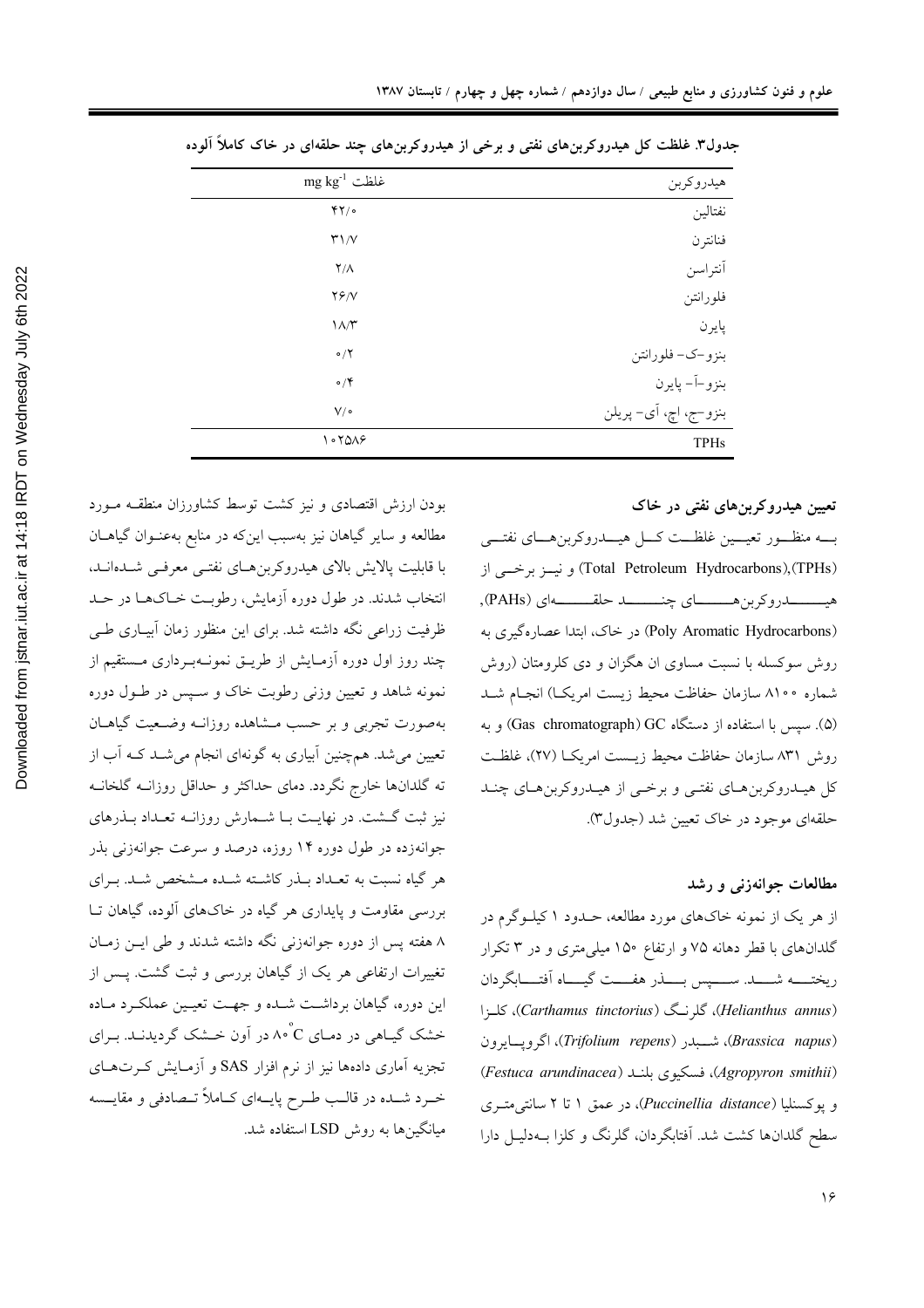

شکل ۱. درصد جوانه زنی بذر گیاهان مورد مطالعه در تیمارهای  $\mathrm{C}_\mathrm{o}$  (خاک غیر آلوده). ، $\mathrm{C}_\mathrm{i}$  (نسبت وزنی ۱:۱، خاک آلوده : خاک غیر آلوده) و C<sub>۲</sub> (نسبت وزن<sub>ی</sub> ۱:۳). خاک آلوده : خاک غیر آلوده)

نتايج و بحث درصد و سرعت جوانهزن*ی* متوسط حداکثر و حداقل درجه حرارت گــلخانــه بــرای طــول دوره ۱۴ روزه مطالعات جوانهزنــی بــه ترتیــب ۳۷ و ۲۲ درجــه ســانتىگــراد بــود. شــكل ١ نــشاندهنــده چگــونگى وضــعيت

جوانهزنی و شکل ۲ بیانگر سرعت جوانهزنی بذر گیاهان مــورد مطالعه در تیمارهای مختلف سطوح الودگی خاک طی دوره ۱۴ روزه میباشد. نتایج بهدست امـده نــشان دهنــده عــدم وجــود اختلاف أماری در سطح ۵ درصد أزمون LSD برای جوانهزنــی بذر گیاهان افتابگردان، گلرنگ، اگروپایرون و شبدر در دو تیمار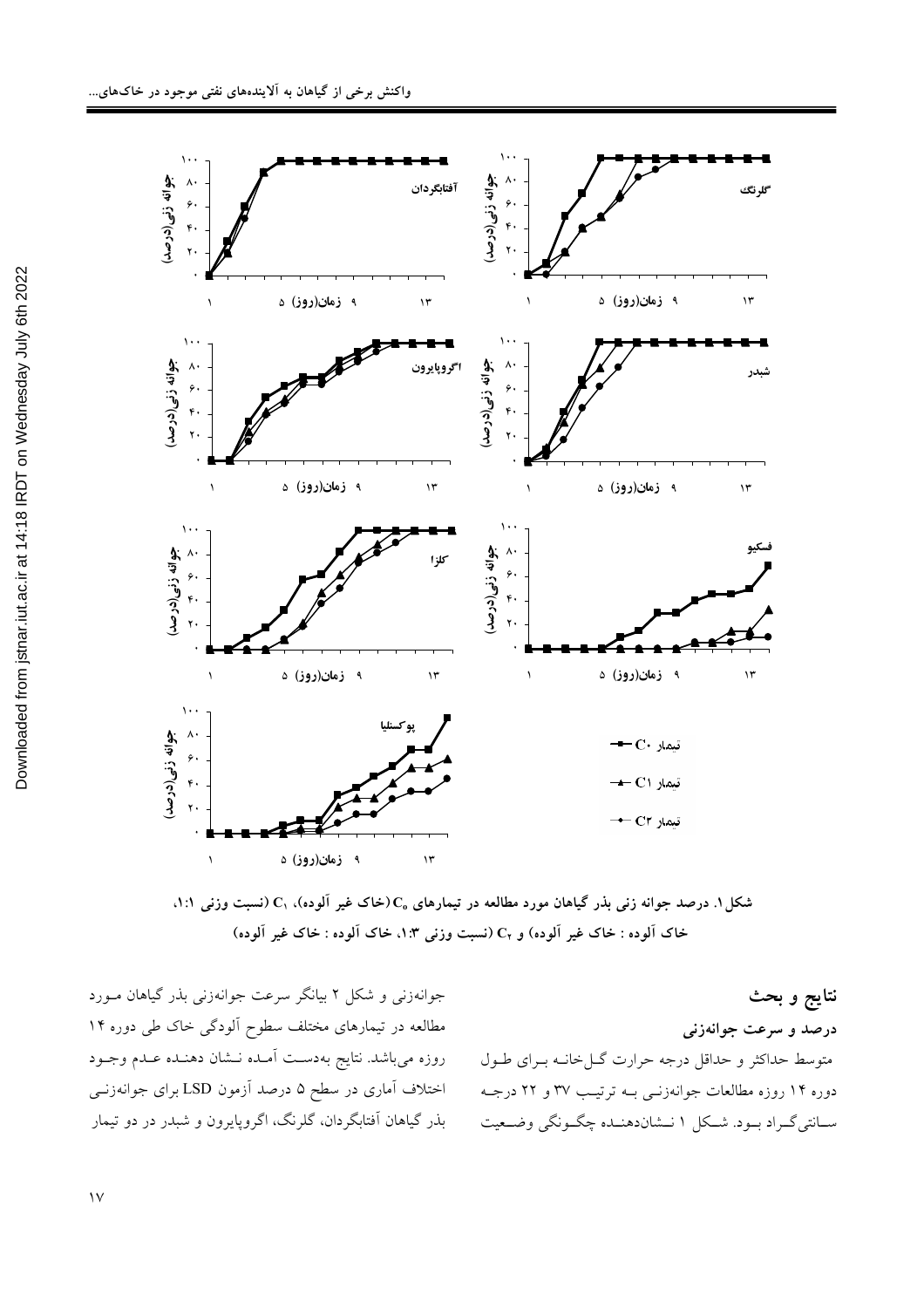

شکل۲. سرعت جوانهزنی بذر گیاهان مورد مطالعه در تیمارهای ،C (خاک غیر آلوده)، ,C (نسبت وزنی ۱:۱، خاک آلوده : خاک غیر آلوده) و C<sub>۲</sub> (نسبت وزنی ۱:۳، خاک آلوده : خاک غیر آلوده). نمودارها با حداقل یک حرف مشترک، فاقد اختلاف آماری در سطح ۵ درصد آزمون LSD هستند.

توجه به شکل ۱ مشخص است که وجود آلایندههـای نفتـی در خاک در سطوح مختلف آلودگی C<sub>۱</sub> و C<sub>۲</sub> اثر قابـل ملاحظـهای بر جوانهزنی اَفتابگردان، گلرنگ، اگروپایرون و شبدر نداشت به شکلی که کاهشی در میزان جوانهزنی این گیاهان ناشی از وجود این ترکیـبات اَلاینـده در خاک دیـده نشد. همچنین وجـود این و C<sub>۲</sub> نسبت به تیمار C<sub>0 می</sub>باشد. همچنین این نتایج بیـانگر C وجود اختلاف معنى دار آماري براي جوانهزني گياهان فـسكيوي بلند و کلزا در تیمار ،C در مقایسه با تیمارهای ،C و ،C است. برای گیاه پوکسنلیا نیز بین هر ســه تیمــار  $C_1$ ،  $C_2$  و ، $C_3$  تفــاوت معنی دار آماری در میزان جوانهزنی مشاهده شد (جـدول ۴). بــا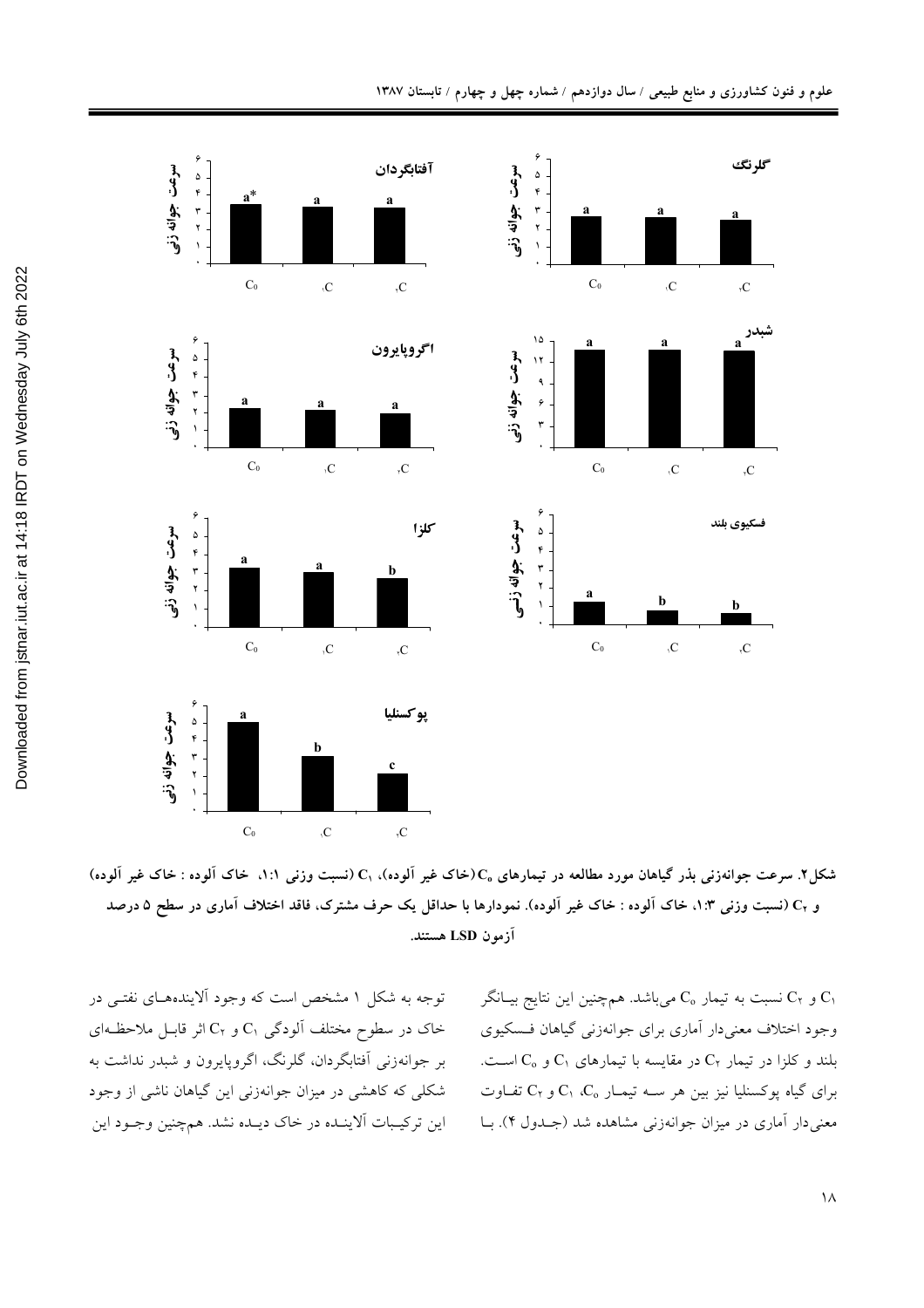| ニンプ<br>المعيشة التياميين عالق عراجه المرجوح وتحارجية |                                                |                                         |                                       |  |  |  |
|------------------------------------------------------|------------------------------------------------|-----------------------------------------|---------------------------------------|--|--|--|
| گیاه                                                 | $\mathrm{C}_\mathrm{o}$ تیمار                  | $C_1$ تیمار                             | $C_7$ تیمار                           |  |  |  |
| آفتابگر دان                                          | $\Lambda$ 9/0 <sup>a</sup>                     | $\Lambda$ 4/1 <sup>a</sup>              | $\Lambda \mathcal{S}/\Delta^a$        |  |  |  |
| گلرنگ                                                | $\Lambda \hat{\tau}^a$                         | $V \hat{\tau}^a$                        | $V\Upsilon/V^a$                       |  |  |  |
| كلزا                                                 | $\mathsf{V}\mathsf{Y}/\mathsf{V}^{\mathrm{a}}$ | $\mathcal{F} \Lambda / \Lambda^a$       | $\mathcal{F}\pmb{\Upsilon}/\Lambda^a$ |  |  |  |
| شبدر                                                 | $VV/9^a$                                       | $\mathcal{F} \mathsf{Q} / \mathsf{Y}^a$ | $9\frac{\gamma}{4}$                   |  |  |  |
| اگروپايرون                                           | $\Lambda \mathfrak{F}/\Delta^a$                | $\mathsf{V}\mathsf{Y}'\mathsf{V}^a$     | $66^{\circ}$                          |  |  |  |
| فسكيوي بلند                                          | $Y^a$                                          | $\gamma/\lambda^b$                      | $\circ$ /9 <sup>b</sup>               |  |  |  |
| پوكسنليا                                             | $\Upsilon\Upsilon/\Delta^a$                    | $17/9^b$                                | $9/9^c$                               |  |  |  |
|                                                      |                                                |                                         |                                       |  |  |  |

حدول۴. مقایسه مبانگین های درصد جوانوزنب بذر گیاهان مورد مطالعه در تیمارهای مختلف

.<br>`: اعداد هر سطر که دارای حداقل یک حرف مشترک میباشند، فاقد اختلاف معنیدار در سطح ۵ درصد اَزمون LSD هستند.

 $C_1$  ": تيمار  $C_0$ (خاک غير اَلوده)،  $C_1$  (نسبت وزنبي ١:١، خاک اَلوده : خاک غير اَلوده) و  $C_\gamma$  (نسبت وزنبي ١:٦، خاک اَلوده : خاک غير اَلوده)

آلایندهها در خاک نتوانست موجب تأخیر در شروع جوانــهزنــی بذر این گیاهان شود (شکل ۲).

این درحالی است که برای کلزا غلظت بالاتر هیدروکربن های نفتی در خاک در تیمار ،C، نه تنها موجب تــأخیر در جوانــهزنــی گردید (شکل ۲)، بلکه سبب کاهش میزان جوانهزنی آن در طـول دوره آزمایش نسبت بــه تیمارهــای  $\rm C_{o}$  و  $\rm C_{1}$  شــد (شــکل ۱). بــه شکلی که جوانهزنی در این تیمـار بـا تـأخیر ۳ روزه آغـاز شــد و کاهشی حدود ۲۳ درصدی در میزان جوانهزنی بذر آن در انتهای دوره دیده شد (شکل ۱). بهنظر میرسـد کـه ایــن اَلاینــدههــا در خاک بهصورت یک لایه روغنی اطراف بذر را فرا گرفته و مانع از رسیدن اکسیژن و اَب به اَن شده و بنابراین سبب تأخیر و کــاهش درصد جوانهزني بذر گياه شدهاند (١).

برای فسکیوی بلند نیز بهنظر می رسد که بذر این گیاه نـسبت به سایر گیاهان مورد مطالعه بهسبب دارا بودن اندازه کوچک تــر و بنابراین سطح تماس بیــشتر بــذر بــا خــاک و آلاینــدههــای نفتــی موجود، تأخیر ۴ روزه و کاهش ۵۲ درصدی میزان جوانــهزنــی آن برای تیمار C<sub>۲</sub> نسبت به تیمار C<sub>0</sub> شده است. اما بهنظر می رسد که غلظتهای متفاوت آلایندههای نفتبی در خباک (تیمارهبای C۱ و ،C) اثر مشابهي بـر ايجـاد تـأخير در جوانـهزنـي بـذر ايــن گيـاه داشتهانـد و بنـابراين تفـاوت قابـل تـوجهي در ميـزان تـأخير در جوانهزنی بذرها برای دو تیمار  $C_1$ و  $C_7$ نسبت به یک $L$ یگر دیـده

نشد (شکل ۲). اما کاهش ۲۵ درصدی میزان جوانهزنی در انتهـای دوره آزمایش برای تیمـار  $\rm C_{Y}$  نــسبت بــه تیمـار  $\rm C_{1}$  دیــده شــد و بنابراین بهنظر می رسد که غلظتهای متفاوت ایــن آلاینــدههــا در .<br>خاک، اثر خود را در کاهش میزان جوانهزنی بذرها در طــول دوره آزمایش نمایان کردهاند (شکل ۱). در گیاه پوکسنلیا نیز مانند گیـاه فسکیوی بلند، جوانهزنی با تأخیر بیشتری نسبت به سـایر گیاهــان آغاز شد و وجود هیدروکربنهای نفت<sub>ی</sub> در خاک موجب کـاهش میزان جوانهزنی بذرهای این گیاه در طول دوره آزمایشی شد و از سویی مقدار تأخیر و کاهش درصد جوانهزنی بذر برای تیمـار ،C نسبت به تیمار C۱ بیشتر بود. به شـکلی جوانــهزنــی بــذرها بــرای تیمار ،C با تأخیر ۴ روزه و برای تیمار ،C با تأخیر ۵ روزه نسبت به تیمار  $\rm C_{o}$  آغاز شد. همچنین کاهش حــدود ۳۲ و ۵۶ درصــدی  $C_1$  در میزان جوانهزنی بـذرها بـه ترتیـب بـرای تیمارهـای  $C_1$ و  $C_2$ نسبت به تیمار C<sub>o</sub> دیده شد (شکل ۱). در ایــن گیــاه نیــز بــهنظــر می رسد که وجود الایندههای نفتی با غلظت بالاتر، اثر بیشتری بـر ايجاد تأخير در جوانهزنى بذرها داشته و بنابراين ســطوح مختلـف ۔<br>آلودگی اثر متفاوتی بر شروع جوانەزنی بذرها داشتەاند.

مطالعات وسبع دیگری نیـز روی مقاومـت یـا حـساسیت گیاهان مختلف نسبت به سمیت ناشی از وجود هیدروکربن های نفتی در گذشته انجام شده است (۴، ۶، ۹ و۲۹). بــه شــکلی کــه گوریت و کابان در مطالعات خود دریافتند که گونههای مختلف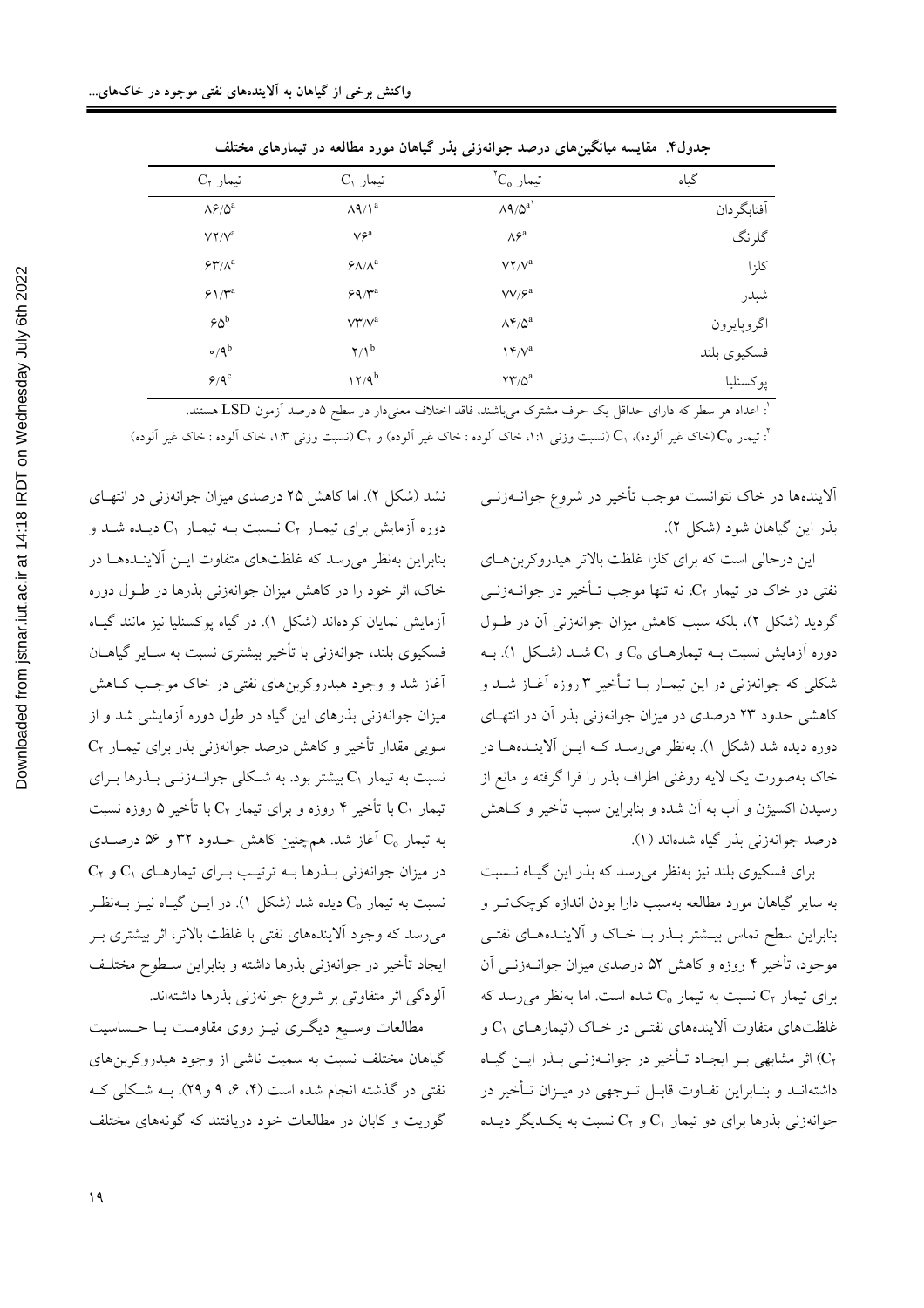خانواده آمبلی فرا نسبت به هیدروکربنهای نفتـی سـبک مقـاوم بودند درحالی که گیاهان علفی نسبت به ایـن ترکیبـات بـا وزن مولکولی پایین حساسیت نشان دادند (۹). چراکه ایـن ترکیبـات کوچک و سبک قادرند به سادگی از غشای سلولی عبور کرده و سبب ايجاد سميت در گياه شوند (٢٨). هـمچنـين حـضور ايـن ترکیبات و سایر هیدروکربنهای نفتی در خاک بـهصـورت غیــر مستقیم بر قابلیت جذب آب و عناصر غذایی برای بـذر گیـاه و در نتیجه جوانهزنی و رشد آن اثر گذار است (۲۱). بـرای مثـال هنر و همکـاران در مطالعـات خــود بــه تــأخير ايجـاد شــده در جواندزنی بلذر گیاه Lotus coniculatus در حفور ١٥٨٠ میلی گرم بر کیلوگرم هیدروکربن هـای چنــد حلقــهای در خــاک اشـاره كردنـد (١٣). هـمچنـين سـايديكوي و أدامـز تـأخير در جوانهزنی و کاهش درصد جوانهزنی بذر گیاه رای گراس دایمی را با افزایش غلظت هیدروکربنهای نفتی از صفر تــا ۱۳۶ میلــی گرم بر کیلوگرم گزارش نمودند (۲۳). میلا و کلوت هـم نـشان دادند که با افزایش غلظت هیدروکربنهای چند حلقهای از ۵۰ به ۱۰۰۰ میلی گرم بر کیلوگرم، درصد جوانمزنمی بـذر گیـاه Lepidium sativum به ترتیب به کمتر از ۷۵ و ۱۶ درصد رسید (۱۸). چینیو و همکاران نیز در مطالعات خود به کاهش سـرعت جوانهزنی بذر همه ۷ گیاه مورد مطالعه خود شامل گنـدم، جـو، أفتابگردان، ذرت، لوبیا، شبدر و کـاهو در حـضور آلاینـدههـای نفتی در خاک اشاره داشته و بیان کردند که مقاومت بذر در برابر وجود این آلایندهها در خاک برای آفتابگردان کالوبیاک گندم شبدرک ذرتک جوک کاهو بود. همچنین ایشان بیان داشتند ک ترکیبات سبکتر نفتی بهسبب آنکه قادر بــه عبــور از دیــواره و غشای سلولی بذر و اثر بر جنین بذر و واکنش های متابولیـسمی درون بذر هستند، اثری بیشتری نسبت بـه ترکیبـات سـنگینتـر نفتی در خاکهای آلوده به هیدروکربنهای نفتی دارند (۴). ترژ نیز مقاومت بذر گیاهان مختلف در برابـر حـضور آلاینــدههــای نفتــي در خــاک را مــستقيماً بــه خــصوصيات ديــواره ســلولي و مقاومت آن در برابر عبور این آلایندهها بـه درورن بــذر وابــسته مي دانـد (٢۶). أدام و دانكـن نيـز بـا مطالعـه ٢۵ گونـه گيـاهي

مختلف شامل گیاهان زراعـی، علفـی و لگومینـه در خــاکـهــای آلوده به هیدروکربنهای نفتی دریافتنـد کـه میـزان و چگـونگـی جوانهزنی این گیاهان تا حد قابل توجهی به جنس گیاه وابسته بوده اما در عین حال حساسیت به این ترکیبات آلاینــده در بــین گیاهان مربوط به یک خانواده خاص هم متفاوت است (۱).

رشد و عملکرد ماده خشک گیاهان مورد مطالعه

شکل ۳ نشاندهنده چگونگی تغییـرات ارتفـاعی انـدام هـوایی گیاهان مورد مطالعه در طول دوره ۸ هفتهای پس از جوانــهزنـــی بذر آنها میباشد. نتایج میـزان عملکـرد مـاده خـشک گیـاهی و C دقایسه میانگینها برای این گیاهان در ۳ سطح آلـودگی و C<sub>۲</sub> نیز درجدول ۵ آمده است. با توجه بــه شــکل ۳ مــشخص است که وجود هیدروکربنهای نفتی در خـاک در غلظـتهـای متفاوت سبب کاهش رشد کلیه گیاهان شد که این کاهش رشـد برای غلظت بالاتر هیدروکربنهای نفتی در تیمار C<sub>۲</sub> نـسبت بـه تیمار C۱ مشهودتر بود. از سویی بهنظر می رسد که گیاهان شبدر و کلزا اگرچه داراي قدرت جوانهزني بالايي در اين خـاکهـاي آلوده به هیدروکربنهای نفتی بودنـد (شـکل ۱) ولـی در طـول دوره رشد نسبت به وجود این آلاینــدههــا در خــاک حــساسیت نشان داده و قادر به مقاومت در برابـر وجـود آنهـا در خـاک و .<br>ادامه رشد نبوده و بنابراین خشک شدند و فاقــد عملکــرد مــاده خــشک گیــاهی در انتهــای دوره آزمــایش بودنــد (شــکل ۳). همچنین گلرنگ و آفتابگردان هم نسبت به غلظتهای متفـاوت آلایندههای نفتی موجود، پاسخ متفاوت نشان دادنــد. بــه شــکلی که میزان کاهش رشد و عملکرد ماده خشک گیاهی برای این دو گیاه در تیمار  $\rm C_7$  بیشتر از تیمار  $\rm C_1$  در مقایسه با تیمار  $\rm C_0$  بود و کاهش حدود ۶۰ و ۷۳ درصدی عملک د ماده خـشک گیـاهی برای گلرنگ و ۲۷ و ۵۰ درصدی برای آفتابگردان به ترتیب در تیمارهای C<sub>۱</sub> و C<sub>۲</sub> نسبت به تیمار C<sub>0</sub> دیده شـد. ایـــز درحــالی است که کاهش رشد و عملکرد ماده خشک گیاهی برای فسکیو و اگروپایرون فقط در تیمار ، $C_7$  نسبت به تیمار  $C_{\rm o}$  مشاهده شــد و در تيمار ،C نسبتاً ناچيز بود (شـكل ٣). امــا بــراي پوكــسنليا،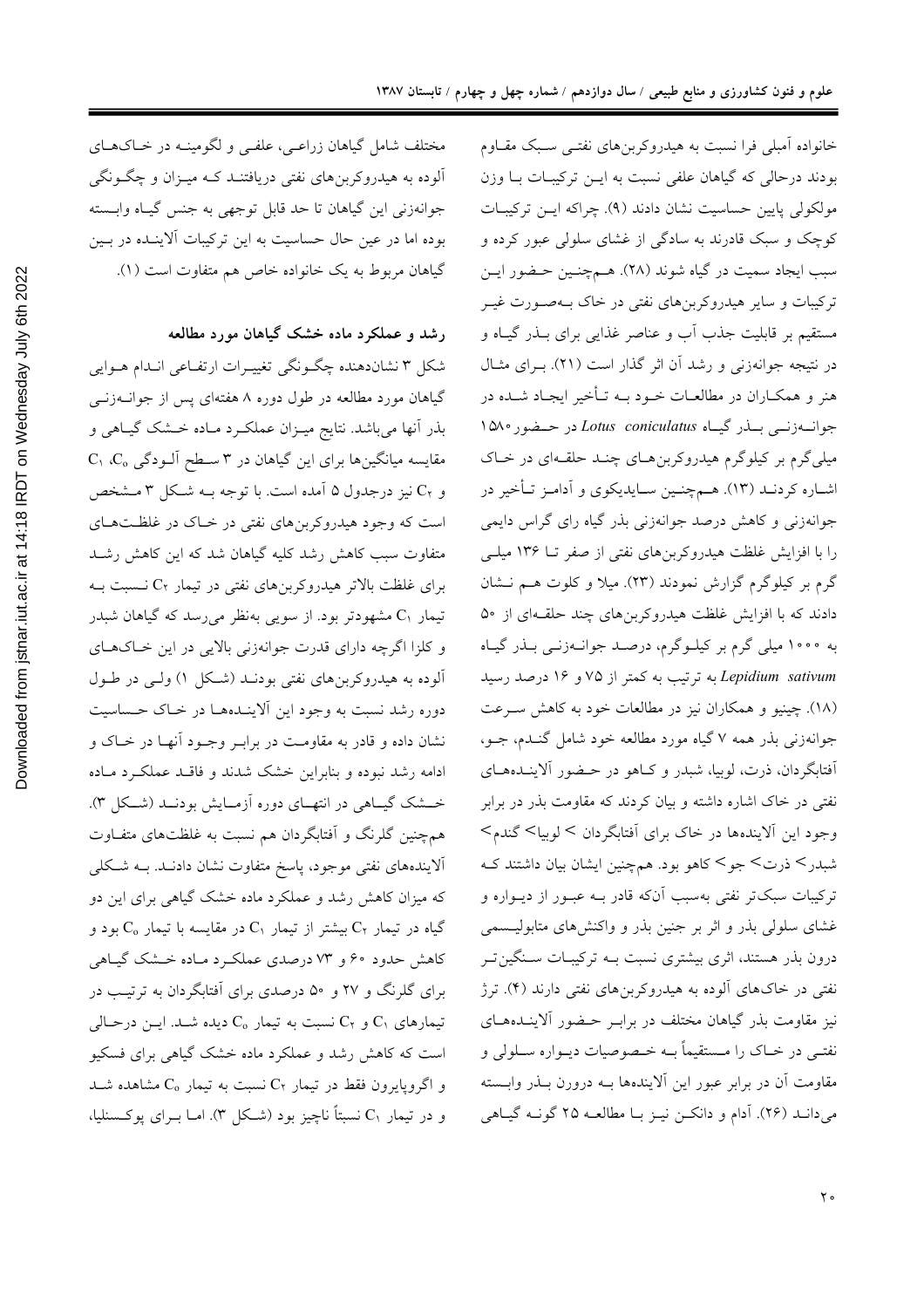

شکل۳. تغییرات ارتفاعی و رشد گیاهان مورد مطالعه در تیمارهای ،Cرخاک غیر آلوده). ،C (نسبت وزنی ۱:۱. خاک آلوده : خاک غیر آلوده) و C<sub>۲</sub> (نسبت وزن<sub>ی</sub> ۱:۳). خاک آلوده : خاک غیر آلوده)

| ~                           |                                 |                                |             |
|-----------------------------|---------------------------------|--------------------------------|-------------|
| $C_7$ تیمار                 | $C_1$ تیمار                     | $C_{o}$ تیمار                  | گیاه        |
| $Y^c$                       | $Y1Y1^b$                        | $Y \wedge V \wedge^{a}$        | أفتابكردان  |
| $Y^{\varphi}Y^{\mathrm{c}}$ | 0 <sub>0</sub>                  | $4Vf^a$                        | گلر نگ      |
| ب.ع                         | ب.ع                             | $\Delta \hat{\sigma} \Delta^a$ | كلزا        |
| ب.ع                         | ب.ع                             | $\mathbf{Y}\mathbf{Y}^a$       | شبدر        |
| 9.0                         | $4r1^a$                         | 1771 <sup>a</sup>              | اگروپايرون  |
| $\gamma \Lambda \gamma^{b}$ | $544^a$                         | $\Lambda\Delta\mathcal{S}^a$   | فسكيوى بلند |
| YAV <sup>a</sup>            | $\Delta \Lambda$ 9 <sup>a</sup> | $55^a$                         | پوكسنليا    |

جدول ۵ . مقایسه میانگینهای وزن خشک ( میلیگرم بر گلدان) گیاهان مختلف در سطوح مختلف الودگی

۱. اعداد هر سطح با حداقل یک حرف مشترک، فاقد اختلاف معنیدار در سطح ۵ درصد أزمون LSD هستند. ۲. ب.ع : بدون عملکرد ماده خشک گیاهی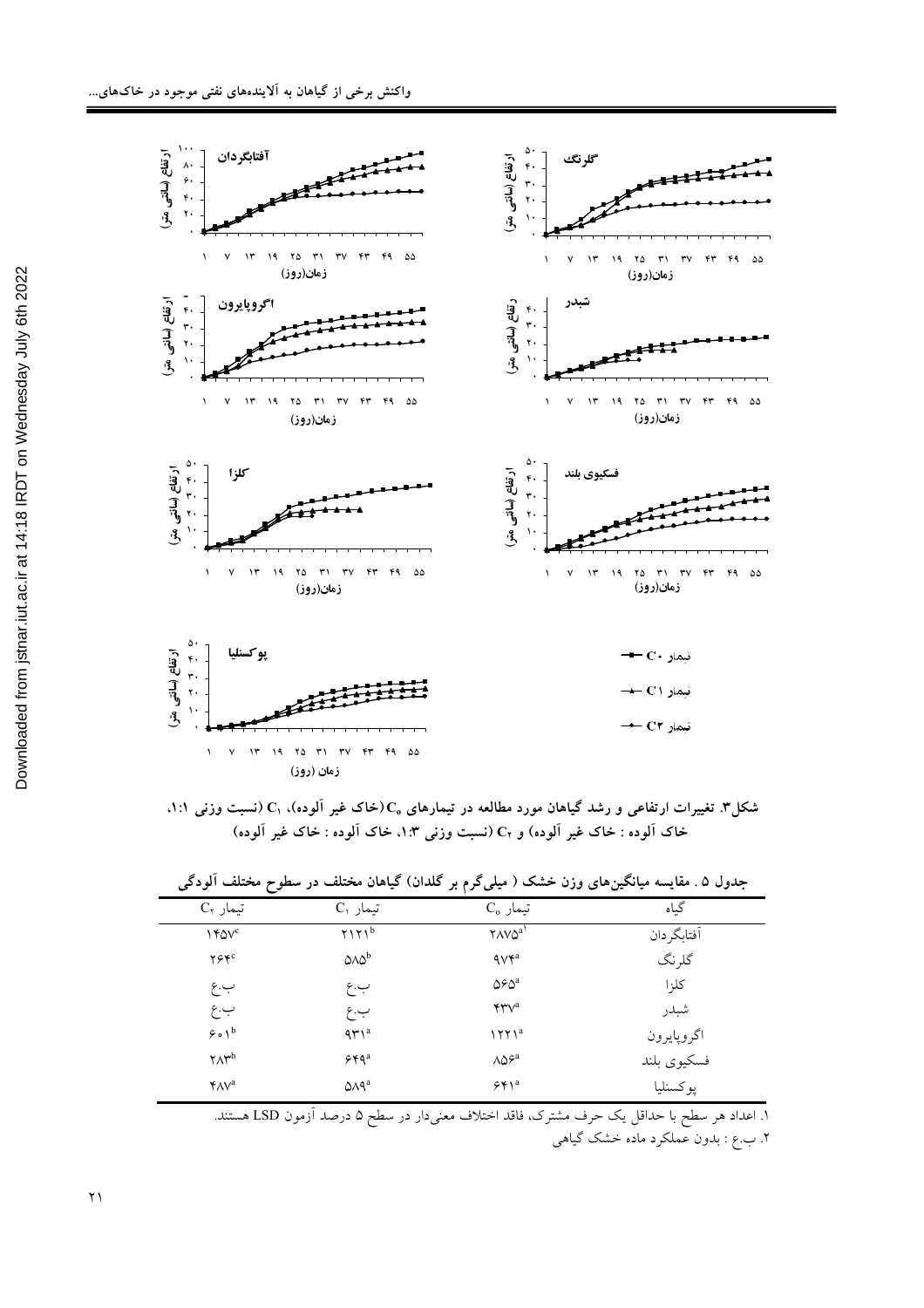اختلاف معنی داری مبنی بر کاهش رشد و عملک د ماده خشک C<sub>0</sub> گیاهی در هیچ یک از سطوح آلودگی C<sub>1</sub> و C<sub>۲</sub> نسبت به تیمار ديده نشد (جدول ۵). بنابراين بهنظر مي رسد كـه اگرچـه گياهــان اَفتابگردان، گلرنگ، شبدر و کلزا دارای جوانهزنــی نــسبتاً مناســب بوده و وجود هیدروکربنهای نفتی در خاک نتوانسته بر جوانهزنی أنها اثر گذار باشد ولی در هر حال وجود این آلایندههـا در خـاک مانع از رشد مناسب و عملکرد بـالا در ايــن گياهــان شــده و لــذا جهت استفاده در مطالعات بعدی گیاه پالایی خاکهـای آلـوده بـه نفت منطقه مورد مطالعه قابل توجه نيستند. اين در حالي است كه گياهـــان فـــسكيو، اگرويـــايرون و يوكـــسنليا اگرچــــه وجـــود هیدروکربنهای نفتی در خاک بر وضعیت جوانهزنی آنها اثر گذار بوده است ولی بهسبب دوام مناسب و عملکرد ماده خشک گیاهی نسبتاً مناسب استفاده أنها در مطالعات بعدی گیاه پالایی خاکهای آلوده منطقه را ممکن میسازد.

چینیو و همکاران نیز در مطالعات خود به کاهش معنـی۱دار در رشد ۷ گیاه مورد مطالعه خود شامل گندم، جو، اَفتابگردان، ذرت، لوبیا، شبدر و کاهو در حضور آلایندههـای نفتـی در خـاک اشـاره کردند و بیان نمودند که این کاهش رشد و عملکرد مـاده خـشک گیاهی با افزایش غلظت این آلایندههای آلی بهصورت غیر خطبی افزایش یافت. ایشان کاهش ۳۰ درصدی رشد ذرت پس از یک دوره ۱۱۰ روزه در غلظــت ۱/۲ درصـــدي TPHs در خـــاک و کاهش بـیش از ۸۰ درصـدي رشـد و عملکـرد گنـدم و لوبيـا در غلظت ۰/۳ درصدی TPHs را ناشی از سمیت ایجاد شده بهسبب وجود این اَلایندههای اَلی در خاک و همچنین ایجـاد محـدودیت در رشد و توسعه ریــشه و کــاهش قابلیــت جــذب آب و عناصــر غذایی بـرای ایـن گیاهــان مـی(داننـد (۴). جـانر و لیـوال نیـز در مطالعات خود نشان دادند که رشد گیاه شبدر در حـضور ترکیبـی از آنتراسن، کریزن و دی بنزن آنتراسن کاهش یافت در حـالی کـه

منابع مورد استفاده

- 1. Adam, G. and H. Duncan. 2002. Influence of diesel fuel on seed germination. J. Environ. Pollut. 120: 363-370.
- 2. Anderson, T. and A. Coats. 1999. Bioremediation Through Rhizosphere Technology. American Chemical Society, Washington, DC.
- 3. April, W. and R.C. Sims. 1990. Evaluation of prairie grasses for stimulating polycyclic aromatic hydrocarbon

وجود ايسن تركيبات در خباك بسر رشيد و عملكبرد گيساه Lolium prenne فاقد اثر معنى دار بود (١۴). اسميت و همكاران با مطالعه جوانهزنی و رشد ۷ گونه گیاهی در خاکهای که با ۱۰۰۰ میلیگرم بر کیلوگرم هیدروکربنهای چنـد حلقـهای آلــوده شــده بودند، کاهش معنی داری در رشد و عملکرد ماده خـشک گیـاهی T. pretense و L. cotinculatus ، F. rubra و T. pretense مشاهده کردند(۲۴). مطالعات متعدد دیگر نیـز بـه وجـود ارتبـاط مستقيم بين جوانهزني ضعيف و عــدم رشــد و عملكــرد مناســب گیاهان مختلف در خاکهای آلوده به هیدروکربنهای نفتی اشـاره داشتهاند (۴). در مقابل برخی دیگر از مطالعات نیز نـشان دادهانــد که اگرچه وجود این ترکیبات در خـاک نتوانـسته بـر جوانــهزنــی برخي از گياهــان اثــر گــذار باشــد ولــي موجــب كــاهش رشــد و عملكرد أنها شده است (١۶).

## نتيجه گيري

نتایج این پژوهش گویای آن است که انجام مطالعــات جوانــهزنــی بــه تنهایی نمی تواند نمایانگر وضعیت رشد نهایی و تضمین کننـده بقـای گیاهان مورد مطالعه در پالایش خاکهای آلـوده بـه نفـت موجـود در منطقه باشد. بـه شـكلي كـه برخـي از گياهـان اگرچـه داراي قــدرت جوانهزنی بالا و مناسب در این خاکها بودهاند، ولی قادر به مقاومت و بقای و تکمیل دوره رشد خود در این خاکهای آلــوده نبــوده و یــا رشد و عملکرد آنها به حد قابل توجهی کاهش یافته است و بنـابراین انجام مطالعات تكميل كننده جوانهزني، يعني بررســي وضــعيت رشــد پس از جوانهزنی بذر جهت انتخاب گیاه مناسـب و اسـتقرار پوشــش گیاهی مطلوب جهت گیاهپالایی خاکهای آلوده به هیـدروکربن هـای نفتي، امري الزامي و اجتناب نايذير مي باشد.